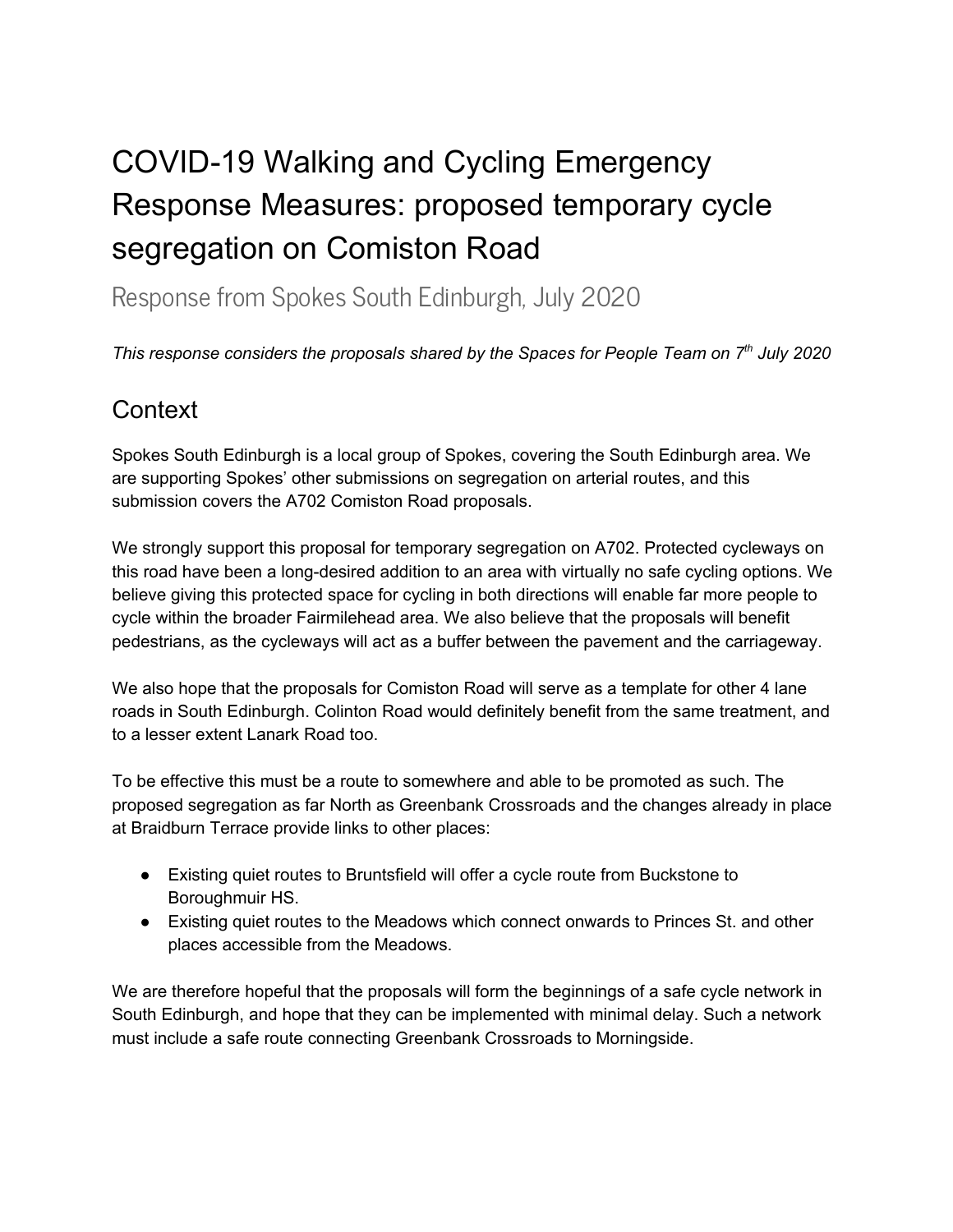# Detailed comments

# East Comiston to Pentland View

The entire section from East Comiston to Pentland View on one side and the junction with Braid Road on the other side should be considered as a whole. Bad driving decisions are often seen in order to get into or out of the parking lay-by and drivers often park on double yellow lines to reach the shops if the lay-by is full. The lay-by can be double parked or badly parked, putting cyclists in the marked cycle lane in the "door zone". There is restricted vision for drivers leaving parking who cannot properly see the fast approaching vehicles or cyclists before pulling further out into the cycle lane.

While we await longer term changes to this section speed should be reduced significantly from before East Comiston to after Pentland View to make this whole area safer. The current solar powered speed sign isn't clear enough or early enough to be a deterrent. The red coloured area (cycle lane) already in existence on both sides of the road should be refreshed. We propose a high friction surface -colour red- to be applied from the north side of Pentland View in a continuous strip to the south side of East Comiston Greenbank Crossroads.

## Comiston Springs Avenue to Greenbank Junction

The provision of cycle lanes on either side of the stretch nearest Greenbank Crossroads is especially welcome as it is a narrow area which is difficult to navigate safely for novice cyclists.

The plans include a "Copenhagen-style" right turn. We are aware that this method may be very useful for this junction but wonder how well it has worked in Leith Walk. This will be the first use of this method in South Edinburgh, and it may be difficult for some cyclists to adopt it. We are pleased to see it being trialled, however, and hope that monitoring and evaluation of its use takes place, in order to inform future designs in permanent schemes

We believe that the northbound cycleway should be extended to also include the section between Comiston Springs Avenue and the petrol station. Without this, it is likely that some risk-averse cyclists will not be able to use the infrastructure. We realise that this would, regrettably, mean removing the bus lane, but we believe that measures such as this are worth trying on a "Try-then-modify" basis in temporary projects such as these.

#### Fairmilehead crossroads

At the Southern end of the route the safety of segregation stops abruptly at the Fairmilehead Junction which is a junction which many cyclists have trouble navigating. We believe the proposals are broadly neutral for cyclists at this junction, except that they may make it slightly easier to turn from Oxgangs Road into A702. We hope that Frogston Road, Oxgangs Road and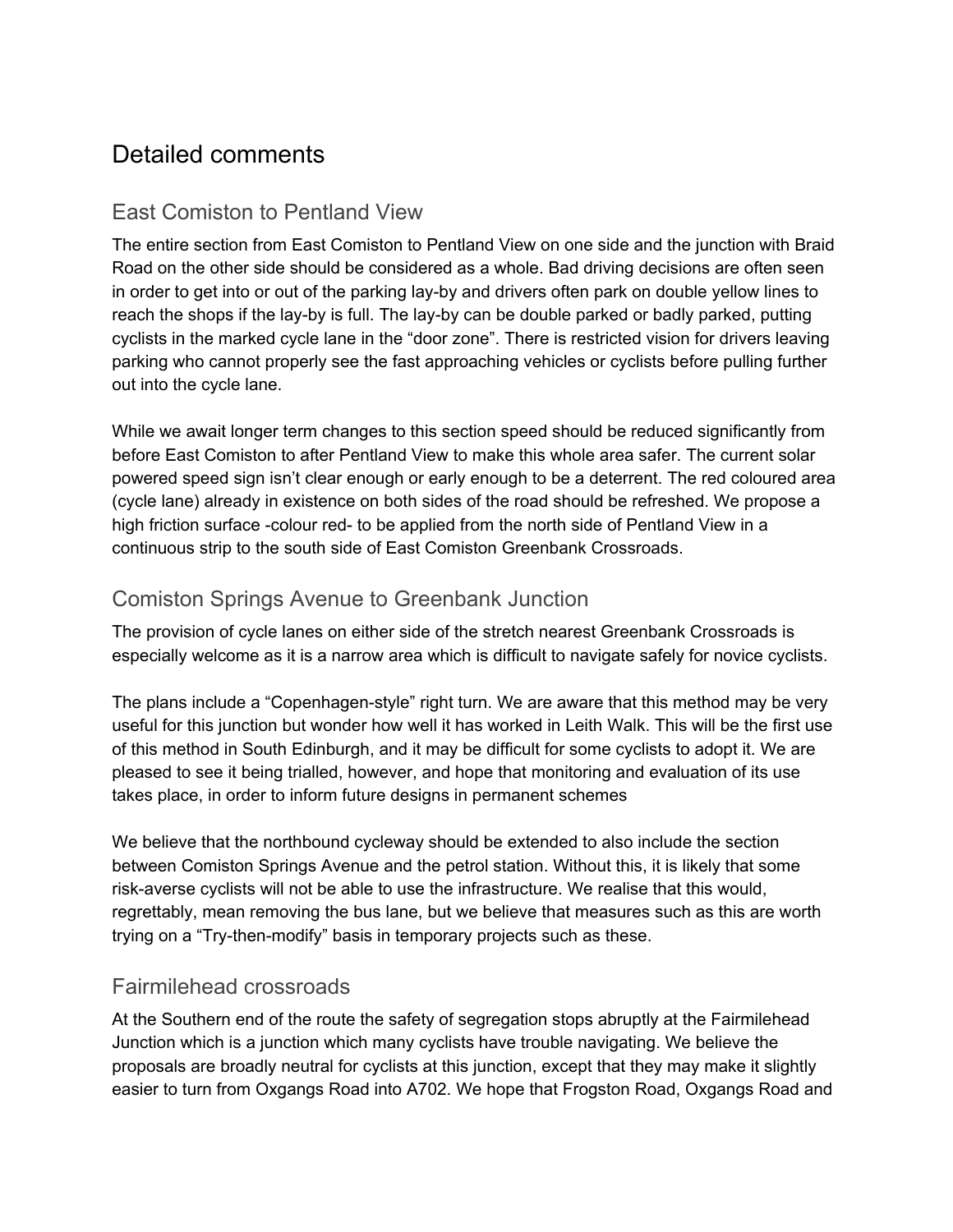Biggar Road are all made safer in future Spaces for People proposals, with Frogston Road and Oxgangs Road being an important East/West route to RIE.

# General comments

#### Bus stops and cycle lanes

We are supportive of "floating" bus stops in principle, and welcome their inclusion in this temporary scheme. However, pedestrians crossing the cycleway at floating bus stops must have clear and explicit priority. Ideally, this would be achieved with controlled crossings, to aid vulnerable pedestrians, but zebra crossings, similar to those at the floating bus stops on Leith Walk, should be included at minimum. We understand that this is possible using the proposed Rediweld and Vectorial materials. The ramps at the floating bus stops should not be too steep or narrow, as this will cause problems for people using non-standard cycles such as recumbent bikes or handcycles.

#### Wand spacing

The wand spacing should be sufficient to allow cyclists to time their decision to move into the vehicle lane for turning right throughout the whole road. This is an issue which is difficult for cyclists at present and the proposals are neutral in that respect. Should the segregation become more permanent or solid consideration would have to be given to how this would work.

## Cycle lane colouring

All stretches of unsegregated cycle lane should be red-screeded, particularly where the cycle lane crosses a side road, in order to give them clear priority over turning traffic. This has been included in the plans in a couple of places, but should be done at every side road, as well as at entrance and exit to the petrol station. If any resurfacing is done prior to the temporary infrastructure being installed, the cycle lanes should be red-chipped, even in segregated sections, as long as this would not result in the project being delayed.

At junctions, consideration should be setting the stop line on the side road back slightly before the cycle lane, to stop motorists encroaching on the cycle lane. Consideration should also be given to making the cycle lanes wider where they pass side roads.

#### Parking-protected cycle lanes

We are pleased to see these being trialled in these temporary schemes. Again, we hope that monitoring and evaluation will take place in order to inform the design of future permanent schemes.